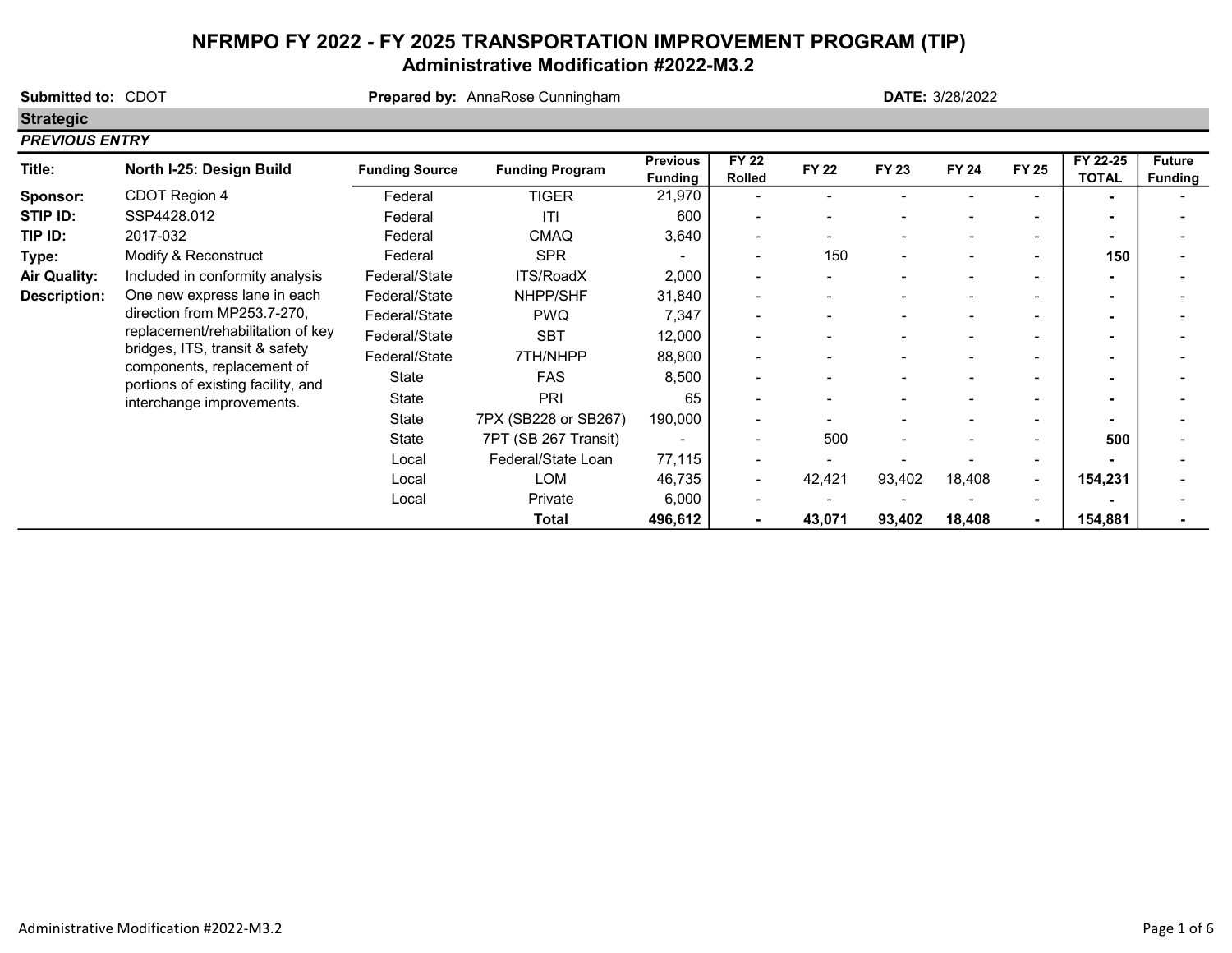## REVISED ENTRY

| <b>Title:</b>       | North I-25: Design Build                                                                           | <b>Funding Source</b> | <b>Funding Program</b>    | <b>Previous</b><br><b>Funding</b> | <b>FY 22</b><br><b>Rolled</b> | <b>FY 22</b> | <b>FY 23</b> | <b>FY 24</b> | <b>FY 25</b> | FY 22-25<br><b>TOTAL</b> | <b>Future</b><br><b>Funding</b> |
|---------------------|----------------------------------------------------------------------------------------------------|-----------------------|---------------------------|-----------------------------------|-------------------------------|--------------|--------------|--------------|--------------|--------------------------|---------------------------------|
| <b>Sponsor:</b>     | <b>CDOT Region 4</b>                                                                               | Federal               | <b>TIGER</b>              | 21,970                            |                               |              |              |              | ٠            |                          |                                 |
| <b>STIP ID:</b>     | SSP4428.012                                                                                        | Federal               | <b>ITI</b>                | 600                               |                               |              |              |              |              |                          |                                 |
| TIP ID:             | 2017-032                                                                                           | Federal               | <b>CMAQ</b>               | 3,640                             | $\overline{\phantom{a}}$      |              |              |              | ۰.           |                          |                                 |
| Type:               | <b>Modify &amp; Reconstruct</b>                                                                    | Federal               | <b>SPR</b>                |                                   | $\sim$                        | 150          | $\sim$       |              | ٠            | 150                      |                                 |
| <b>Air Quality:</b> | Included in conformity analysis                                                                    | Federal               | <b>TCC</b>                |                                   | $\sim$                        | 80           |              |              | $\sim$       | 80                       |                                 |
| <b>Description:</b> | One new express lane in each                                                                       | <b>Federal/State</b>  | <b>ITS/RoadX</b>          | 2,000                             | $\sim$                        |              |              |              | ٠            |                          |                                 |
|                     | direction from MP253.7-270,<br>replacement/rehabilitation of key<br>bridges, ITS, transit & safety | <b>Federal/State</b>  | <b>NHPP/SHF</b>           | 31,840                            |                               |              |              |              | ٠            |                          |                                 |
|                     |                                                                                                    | <b>Federal/State</b>  | <b>PWQ</b>                | 7,347                             | $\overline{\phantom{a}}$      |              |              |              | ٠            |                          |                                 |
|                     |                                                                                                    | <b>Federal/State</b>  | <b>SBT</b>                | 12,000                            | $\overline{\phantom{a}}$      |              |              |              | ٠            |                          |                                 |
|                     | components, replacement of<br>portions of existing facility, and                                   | <b>Federal/State</b>  | 7TH/NHPP                  | 88,800                            | $\overline{\phantom{a}}$      |              |              |              | $\sim$       |                          |                                 |
|                     | interchange improvements.                                                                          | <b>State</b>          | <b>FAS</b>                | 8,500                             | $\overline{\phantom{a}}$      |              |              |              | ٠            |                          |                                 |
|                     |                                                                                                    | <b>State</b>          | PRI                       | 65                                | $\sim$                        |              |              |              | ۰            |                          |                                 |
|                     |                                                                                                    | <b>State</b>          | 7PX (SB228 or SB267)      | 190,000                           |                               |              |              |              | ۰.           |                          |                                 |
|                     |                                                                                                    | <b>State</b>          | 7PT (SB 267 Transit)      |                                   | $\overline{\phantom{a}}$      | 500          |              |              | ۰.           | 500                      |                                 |
|                     |                                                                                                    | Local                 | <b>Federal/State Loan</b> | 77,115                            |                               |              |              |              | ٠            |                          |                                 |
|                     |                                                                                                    | Local                 | <b>LOM</b>                | 46,735                            | $\sim$                        | 42,897       | 93,402       | 18,408       | н.           | 154,707                  |                                 |
|                     |                                                                                                    | Local                 | <b>Private</b>            | 6,000                             | $\overline{\phantom{a}}$      |              |              |              | $\sim$       |                          |                                 |
|                     |                                                                                                    |                       | <b>Total</b>              | 496,612                           | $\sim$                        | 43,627       | 93,402       | 18,408       | $\sim$       | 155,437                  |                                 |
| <b>Revision:</b>    | Adding \$556K in FY22 (\$476K LOM/\$80K TCC)                                                       |                       |                           |                                   |                               |              |              |              |              |                          |                                 |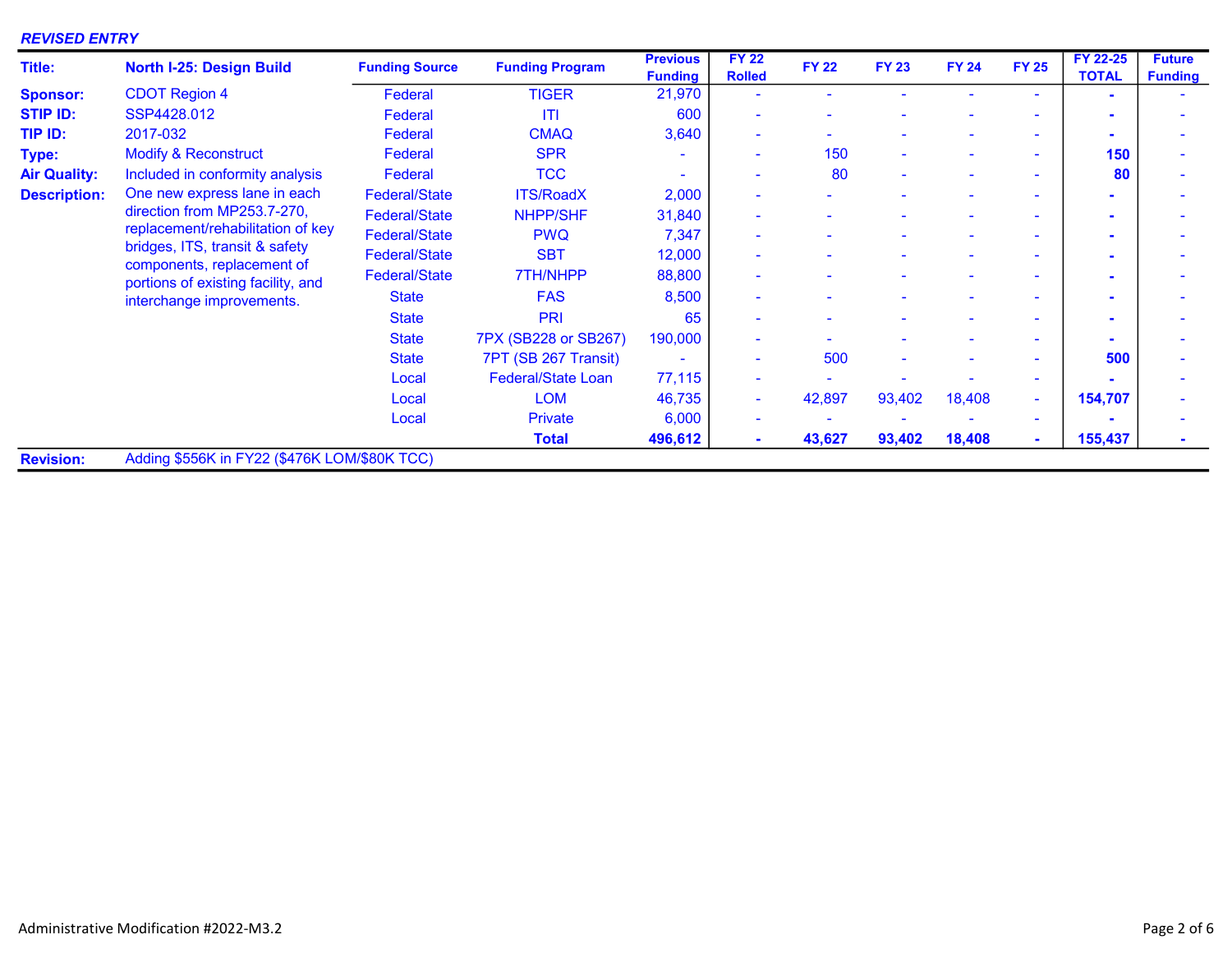## PREVIOUS ENTRY

| Title:               | North-I-25: WCR38 to SH402                                                    | <b>Funding Source</b> | <b>Funding Program</b> | <b>Previous</b><br><b>Funding</b> | <b>FY 22</b><br><b>Rolled</b> | <b>FY 22</b>   | <b>FY 23</b> | <b>FY 24</b> | <b>FY 25</b>             | FY 22-25<br><b>TOTAL</b> | <b>Future</b><br><b>Funding</b> |
|----------------------|-------------------------------------------------------------------------------|-----------------------|------------------------|-----------------------------------|-------------------------------|----------------|--------------|--------------|--------------------------|--------------------------|---------------------------------|
|                      | MP 247-255.23                                                                 | Federal               | <b>BUILD</b>           | 20,000                            | $\blacksquare$                |                |              |              |                          |                          |                                 |
| STIP ID:             | SSP4428.014                                                                   | Federal               | STP-Metro              | 2,000                             |                               |                |              |              | $\blacksquare$           |                          |                                 |
| TIP ID:              | 2019-014                                                                      | Federal               | <b>PAN</b>             |                                   | 6,500                         |                |              |              | $\blacksquare$           | 6,500                    |                                 |
| Type:                | Modify & Reconstruct                                                          | Federal               | <b>CMAQ</b>            |                                   |                               | 2,034          |              |              | $\overline{\phantom{a}}$ | 2,034                    |                                 |
| Sponsor:             | CDOT Region 4                                                                 | Federal/State         | <b>PWQ</b>             | 1,406                             | -                             |                |              |              | $\blacksquare$           |                          |                                 |
| <b>Air Quality:</b>  | Included in conformity analysis                                               | <b>State</b>          | 7PX (SB 228/267)       | 191,080                           | 244                           | 210            |              |              | $\blacksquare$           | 454                      |                                 |
| <b>Description:</b>  | One new express lane in each                                                  | State                 | <b>ITM</b>             | 1,300                             | $\blacksquare$                |                |              |              | $\overline{\phantom{0}}$ |                          |                                 |
|                      | direction from SH56 to SH402.                                                 | State                 | SB1 (HUTF)             | 39,000                            | $\blacksquare$                |                |              |              | $\blacksquare$           |                          |                                 |
|                      | Replacement/rehabilitation of key<br>bridges, ITS, transit & safety           | State                 | <b>FASTER Safety</b>   | 5,000                             | $\blacksquare$                | 9,006          | 6,080        |              | $\blacksquare$           | 15,086                   |                                 |
|                      | components, replacement of                                                    | State                 | 7PT (SB 267 Transit)   | 4,300                             | $\blacksquare$                | 1,000          |              |              | $\blacksquare$           | 1,000                    |                                 |
|                      | portions of existing facility, and                                            | State                 | SBT (SB 228 Transit)   | 700                               |                               |                |              |              | $\blacksquare$           |                          |                                 |
|                      | interchange improvements.                                                     | Local                 |                        | 500                               | 1,500                         |                | 7,714        |              | $\blacksquare$           | 9,214                    |                                 |
|                      |                                                                               | Local                 | Private                | Ξ.                                | 3,498                         |                |              |              | ۰.                       | 3,498                    |                                 |
|                      |                                                                               |                       | <b>Total</b>           | 265,286                           | 11,742                        | 12,250         | 13,794       |              | $\blacksquare$           | 37,786                   |                                 |
| <b>REVISED ENTRY</b> |                                                                               |                       |                        |                                   |                               |                |              |              |                          |                          |                                 |
|                      |                                                                               |                       |                        |                                   |                               |                |              |              |                          |                          |                                 |
| <b>Title:</b>        | North-I-25: WCR38 to SH402                                                    | <b>Funding Source</b> | <b>Funding Program</b> | <b>Previous</b><br><b>Funding</b> | <b>FY 22</b><br><b>Rolled</b> | <b>FY 22</b>   | <b>FY 23</b> | <b>FY 24</b> | <b>FY 25</b>             | FY 22-25<br><b>TOTAL</b> | <b>Future</b><br><b>Funding</b> |
|                      | MP 247-255.23                                                                 | Federal               | <b>BUILD</b>           | 20,000                            | $\mathbf{r}$                  | ÷,             |              |              |                          |                          |                                 |
| <b>STIP ID:</b>      | SSP4428.014                                                                   | Federal               | <b>STP-Metro</b>       | 2,000                             |                               |                |              |              |                          |                          |                                 |
| TIP ID:              | 2019-014                                                                      | Federal               | <b>PAN</b>             |                                   | 6,500                         |                |              |              | $\blacksquare$           | 6,500                    |                                 |
| Type:                | <b>Modify &amp; Reconstruct</b>                                               | <b>Federal</b>        | <b>CMAQ</b>            |                                   | ÷,                            | 2,034          |              |              | ٠                        | 2,034                    |                                 |
| <b>Sponsor:</b>      | <b>CDOT Region 4</b>                                                          | <b>Federal/State</b>  | <b>PWQ</b>             | 1,406                             | ۰                             | ÷.             |              |              | ٠                        |                          |                                 |
| <b>Air Quality:</b>  | Included in conformity analysis                                               | <b>State</b>          | 7PX (SB 228/267)       | 191,080                           | 244                           | 210            |              |              | $\blacksquare$           | 454                      |                                 |
| <b>Description:</b>  | One new express lane in each                                                  | <b>State</b>          | <b>ITM</b>             | 1,300                             |                               |                |              |              | ۰                        |                          |                                 |
|                      |                                                                               | <b>State</b>          | SB1 (HUTF)             | 39,000                            |                               |                |              |              | ÷                        |                          |                                 |
|                      |                                                                               | <b>State</b>          | <b>FASTER Safety</b>   | 5,000                             | $\blacksquare$                | 10,465         | 4,621        |              | ٠                        | 15,086                   |                                 |
|                      |                                                                               | <b>State</b>          | 7PT (SB 267 Transit)   | 4,300                             | ÷                             | 1,000          |              |              | ٠                        | 1,000                    |                                 |
|                      |                                                                               | <b>State</b>          | SBT (SB 228 Transit)   | 700                               |                               |                |              |              | ٠                        |                          |                                 |
|                      |                                                                               | Local                 |                        | 500                               | 1,500                         | ÷,             | 7,714        |              | ٠                        | 9,214                    |                                 |
|                      |                                                                               | Local                 | <b>Private</b>         |                                   | 3,498                         | $\overline{a}$ |              |              | ٠                        | 3,498                    |                                 |
|                      | Advance \$1,459K FASTER Safety from FY23 to FY22. No change to total funding. |                       | <b>Total</b>           | 265,286                           | 11,742                        | 13,709         | 12,335       |              |                          | 37,786                   |                                 |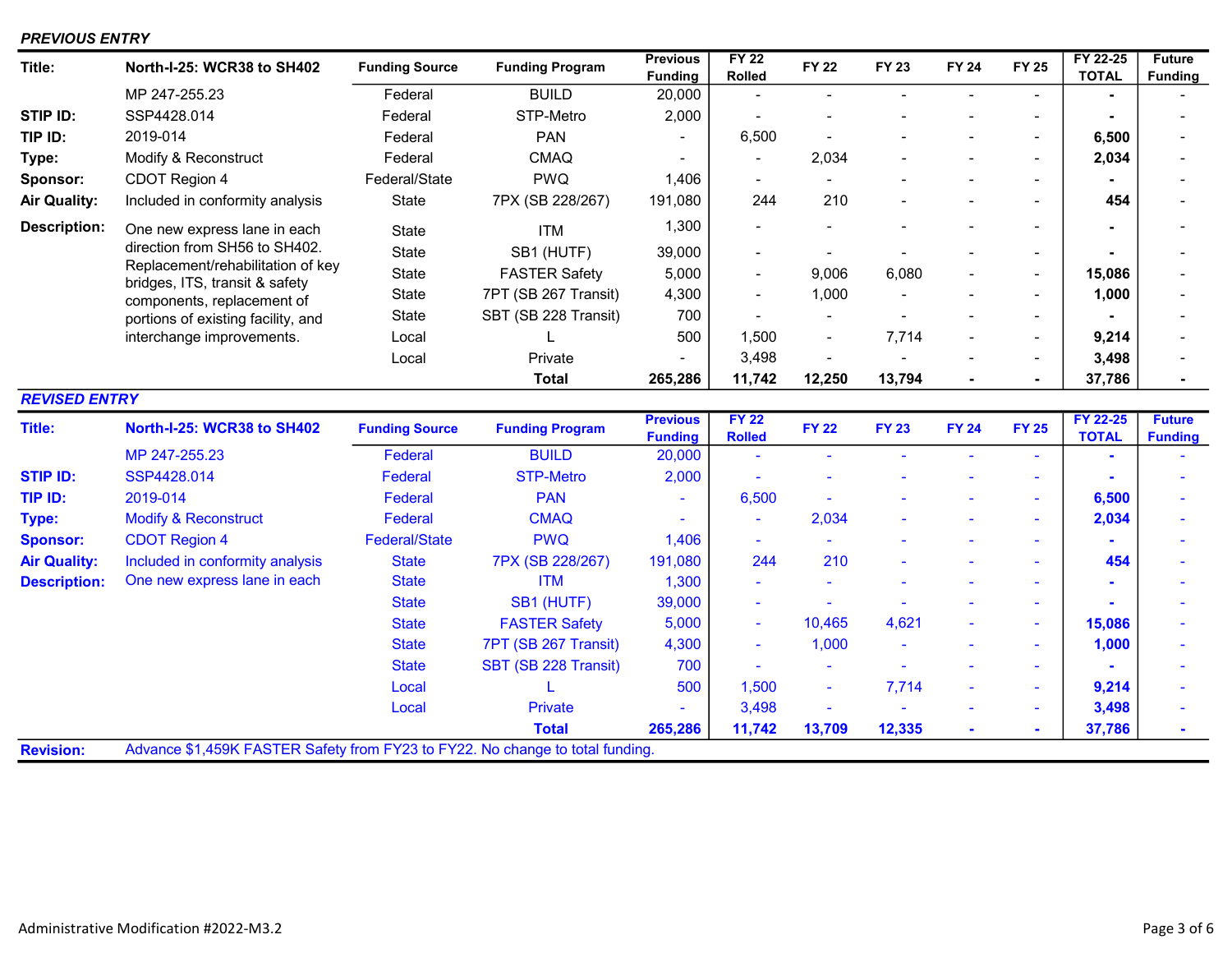#### FASTER (North Front Range Listings of State Highway Locations) PREVIOUS ENTRY

| Title:               | <b>Region 4 FASTER Safety Pool</b>                                                                                 | <b>Funding Source</b>                                          | <b>Funding Program</b>                       | <b>Previous</b><br><b>Funding</b> | <b>FY 22</b><br><b>Rolled</b> | <b>FY 22</b>                | <b>FY 23</b> | <b>FY 24</b> | <b>FY 25</b>   | FY 22-25<br><b>TOTAL</b> | <b>Future</b><br><b>Funding</b> |  |
|----------------------|--------------------------------------------------------------------------------------------------------------------|----------------------------------------------------------------|----------------------------------------------|-----------------------------------|-------------------------------|-----------------------------|--------------|--------------|----------------|--------------------------|---------------------------------|--|
| Sponsor:             | CDOT Region 4                                                                                                      | State                                                          | <b>FAS</b>                                   | 2,900                             |                               | 3,350                       | 4,545        | 2,550        |                | 10,445                   |                                 |  |
| STIP ID:             | SR46606                                                                                                            | Local                                                          |                                              |                                   |                               |                             |              |              |                |                          |                                 |  |
| TIP ID:              | $P-7$                                                                                                              |                                                                | <b>Total</b>                                 | 2,900                             |                               | 3,350                       | 4,545        | 2,550        | $\blacksquare$ | 10,445                   |                                 |  |
| Type:                | Safety                                                                                                             |                                                                |                                              |                                   |                               |                             |              |              |                |                          |                                 |  |
| <b>Air Quality:</b>  | Exempt from conformity analysis                                                                                    |                                                                |                                              |                                   |                               |                             |              |              |                |                          |                                 |  |
| <b>Description:</b>  | Summary of CDOT Region 4 FASTER Safety Pool in the North Front Range region. Includes the following pool projects: |                                                                |                                              |                                   |                               |                             |              |              |                |                          |                                 |  |
|                      | <b>STIP ID</b>                                                                                                     | <b>Title</b>                                                   |                                              |                                   |                               | <b>Sponsor</b>              |              |              |                |                          |                                 |  |
|                      | SR46606.070                                                                                                        |                                                                | Intersection Safety Improvements Pool        |                                   |                               | CDOT Region 4               |              |              |                |                          |                                 |  |
|                      | SR46606.070                                                                                                        | US 287 and Foothills Parkway                                   |                                              |                                   |                               | CDOT Region 4               |              |              |                |                          |                                 |  |
|                      | SR46666.060                                                                                                        | US 287 (College Ave) & Trilby Rd                               |                                              |                                   |                               | City of Fort Collins        |              |              |                |                          |                                 |  |
|                      | SR46606.095                                                                                                        |                                                                | US 287 and Swallow Signal Improvements       |                                   |                               | CDOT Region 4               |              |              |                |                          |                                 |  |
|                      | SR46606.097                                                                                                        |                                                                | US 85 and WCR 66 Left Turn Accel Lanes       |                                   |                               | CDOT Region 4               |              |              |                |                          |                                 |  |
| <b>REVISED ENTRY</b> |                                                                                                                    |                                                                |                                              |                                   |                               |                             |              |              |                |                          |                                 |  |
| Title:               | <b>Region 4 FASTER Safety Pool</b>                                                                                 | <b>Funding Source</b>                                          | <b>Funding Program</b>                       | <b>Previous</b><br><b>Funding</b> | <b>FY 22</b><br><b>Rolled</b> | <b>FY 22</b>                | <b>FY 23</b> | <b>FY 24</b> | <b>FY 25</b>   | FY 22-25<br><b>TOTAL</b> | <b>Future</b><br><b>Funding</b> |  |
| <b>Sponsor:</b>      | <b>CDOT Region 4</b>                                                                                               | <b>State</b>                                                   | <b>FAS</b>                                   | 2,900                             | $\blacksquare$                | 3,094                       | 4,801        | 2,550        | $\sim$         | 10,445                   |                                 |  |
| <b>STIP ID:</b>      | <b>SR46606</b>                                                                                                     | Local                                                          |                                              |                                   |                               |                             |              |              |                |                          |                                 |  |
| TIP ID:              | $P-7$                                                                                                              |                                                                | <b>Total</b>                                 | 2,900                             |                               | 3,094                       | 4,801        | 2,550        | $\blacksquare$ | 10,445                   |                                 |  |
| Type:                | <b>Safety</b>                                                                                                      |                                                                |                                              |                                   |                               |                             |              |              |                |                          |                                 |  |
| <b>Air Quality:</b>  | Exempt from conformity analysis                                                                                    |                                                                |                                              |                                   |                               |                             |              |              |                |                          |                                 |  |
| <b>Description:</b>  | Summary of CDOT Region 4 FASTER Safety Pool in the North Front Range region. Includes the following pool projects: |                                                                |                                              |                                   |                               |                             |              |              |                |                          |                                 |  |
|                      | <b>STIP ID</b>                                                                                                     | <b>Title</b>                                                   |                                              |                                   |                               | <b>Sponsor</b>              |              |              |                |                          |                                 |  |
|                      | SR46606.070                                                                                                        |                                                                | <b>Intersection Safety Improvements Pool</b> |                                   |                               | <b>CDOT Region 4</b>        |              |              |                |                          |                                 |  |
|                      | SR46606.070                                                                                                        | US 287 and Foothills Parkway                                   |                                              |                                   |                               | <b>CDOT Region 4</b>        |              |              |                |                          |                                 |  |
|                      | SR46666.060                                                                                                        | US 287 (College Ave) & Trilby Rd                               |                                              |                                   |                               | <b>City of Fort Collins</b> |              |              |                |                          |                                 |  |
|                      | SR46606.095                                                                                                        |                                                                | US 287 and Swallow Signal Improvements       |                                   |                               | <b>CDOT Region 4</b>        |              |              |                |                          |                                 |  |
|                      | SR46606.097                                                                                                        | US 85 and WCR 66 Left Turn Accel Lanes<br><b>CDOT Region 4</b> |                                              |                                   |                               |                             |              |              |                |                          |                                 |  |
| <b>Revision:</b>     | Shifting \$256K from FY22 to FY23. No change to pool total                                                         |                                                                |                                              |                                   |                               |                             |              |              |                |                          |                                 |  |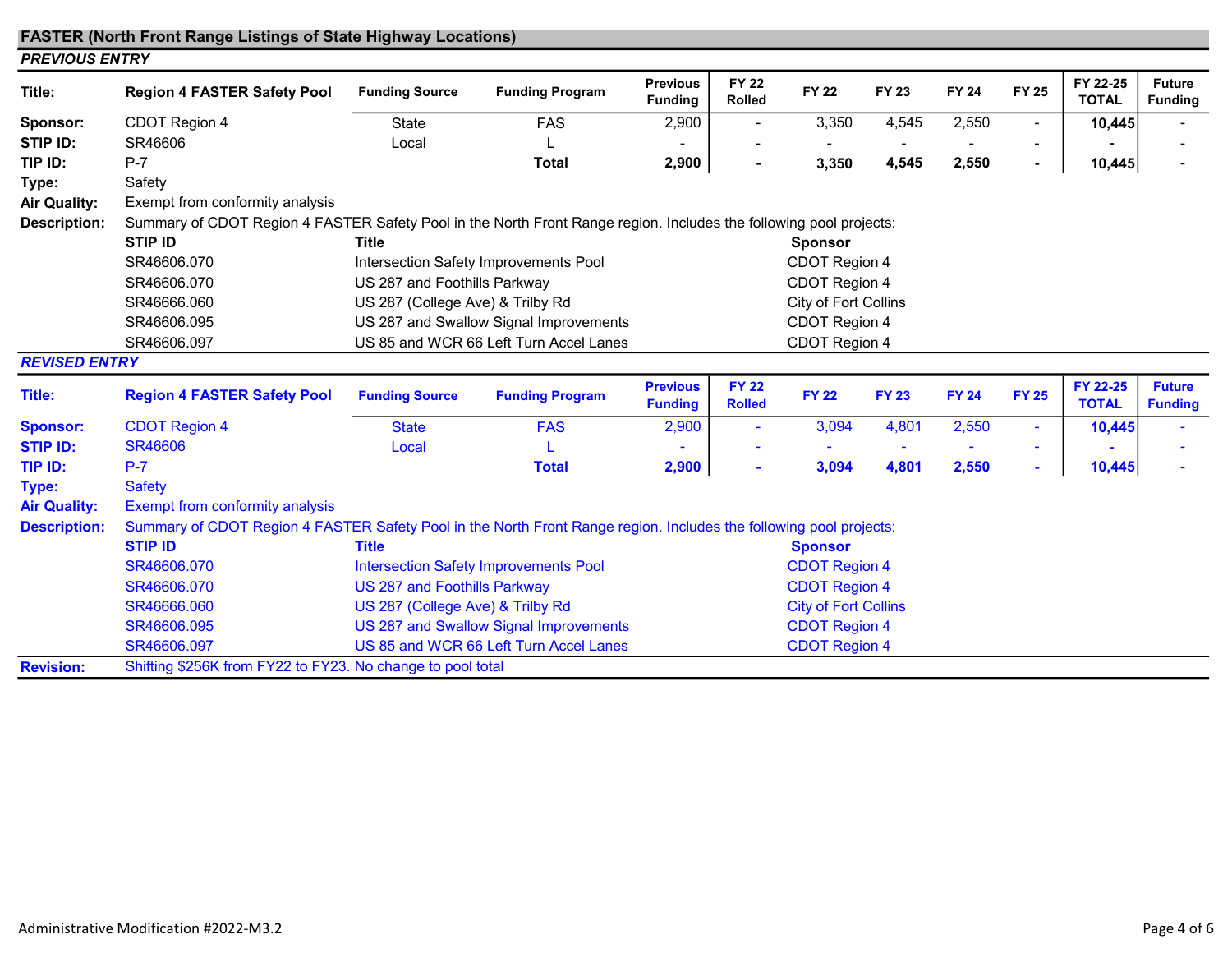| <b>Surface Treatment</b> |                                                                                                                        |                                         |                                         |                                   |                               |                |                          |              |              |                          |                                 |  |
|--------------------------|------------------------------------------------------------------------------------------------------------------------|-----------------------------------------|-----------------------------------------|-----------------------------------|-------------------------------|----------------|--------------------------|--------------|--------------|--------------------------|---------------------------------|--|
|                          | <b>PREVIOUS ENTRY</b>                                                                                                  |                                         |                                         |                                   |                               |                |                          |              |              |                          |                                 |  |
| Title:                   | <b>Region 4 Surface Treatment</b>                                                                                      | <b>Funding Source</b>                   | <b>Funding Program</b>                  | <b>Previous</b><br><b>Funding</b> | <b>FY 22</b><br><b>Rolled</b> | <b>FY 22</b>   | <b>FY 23</b>             | <b>FY 24</b> | <b>FY 25</b> | FY 22-25<br><b>TOTAL</b> | <b>Future</b><br><b>Funding</b> |  |
| Sponsor:                 | CDOT Region 4                                                                                                          | Federal                                 | STBG/NHPP                               | 25,302                            | $\sim$                        | 8,813          | 7,459                    | 9,999        | 8,757        | 35,028                   |                                 |  |
| STIP ID:                 | SR45218                                                                                                                | <b>State</b>                            | <b>SHF</b>                              | 3,952                             | $\blacksquare$                | 2,087          | 1,398                    | 1,926        | 1,668        | 7,079                    |                                 |  |
| TIP ID:                  | $P-13$                                                                                                                 | <b>State</b>                            | SB <sub>1</sub>                         |                                   | $\blacksquare$                |                | $\overline{\phantom{0}}$ |              |              |                          |                                 |  |
| Type:                    | Surface Treatment                                                                                                      | Local                                   |                                         |                                   |                               |                |                          |              |              | ۰                        |                                 |  |
| <b>Air Quality:</b>      | Exempt from conformity analysis                                                                                        | Local                                   | LOM                                     |                                   |                               |                |                          |              |              | -                        |                                 |  |
|                          |                                                                                                                        |                                         | Total                                   | 29,254                            | $\blacksquare$                | 10,900         | 8,857                    | 11,925       | 10,425       | 42,107                   |                                 |  |
| <b>Description:</b>      | Summary of CDOT Region 4 Surface Treatment Pool in the North Front Range region. Includes the following pool projects: |                                         |                                         |                                   |                               |                |                          |              |              |                          |                                 |  |
|                          | <b>STIP ID</b>                                                                                                         | Title                                   |                                         |                                   |                               | <b>Sponsor</b> |                          |              |              |                          |                                 |  |
|                          | SR45218.211                                                                                                            | SH257 Windsor Resurfacing               |                                         |                                   |                               | CDOT Region 4  |                          |              |              |                          |                                 |  |
|                          | SNF5788.045                                                                                                            |                                         | SH257 & Eastman Park Drive Intersection |                                   |                               | CDOT Region 4  |                          |              |              |                          |                                 |  |
|                          | SR45218.232                                                                                                            | US 85 5th to O St. Business Surface     |                                         |                                   |                               | CDOT Region 4  |                          |              |              |                          |                                 |  |
|                          | SR45218.234                                                                                                            | SH257 Windsor Resurfacing Eastman to 34 |                                         |                                   | CDOT Region 4                 |                |                          |              |              |                          |                                 |  |